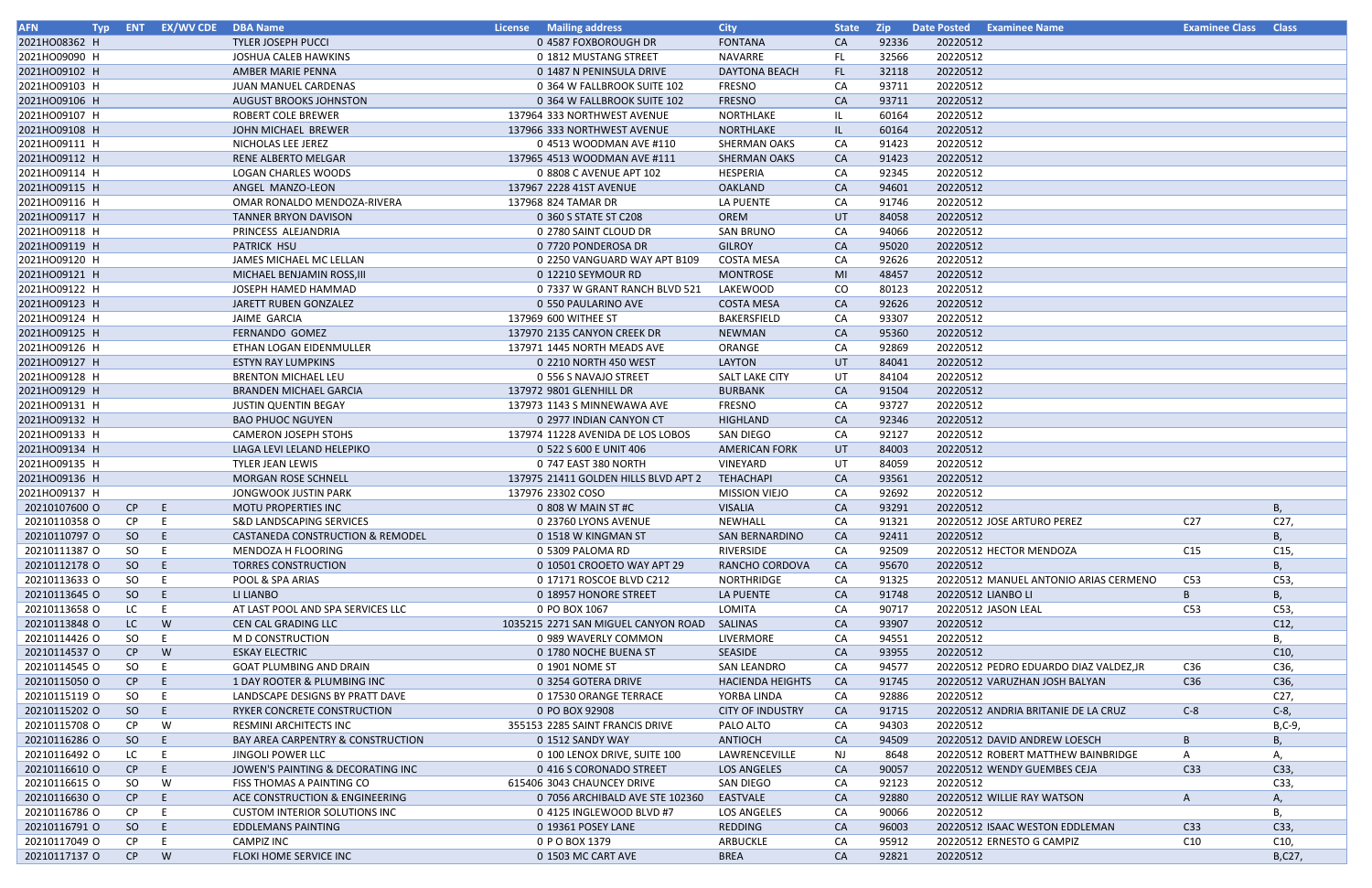| 20210117450 O | SO            | E. | <b>GRIFFITHS ALEXANDER</b>                    | 0 7200 CURBARIL AVE                             | ATASCADERO             | CA        | 93422          | 20220512 ALEXANDER NICHOLAS HAR GRIFFITHS     | C10             | C10,            |
|---------------|---------------|----|-----------------------------------------------|-------------------------------------------------|------------------------|-----------|----------------|-----------------------------------------------|-----------------|-----------------|
| 20210117674 O | CP            | W  | SCK CONSTRUCTION CORPORATION                  | 0 611 TANBARK OAK COURT                         | EL DORADO HILLS        | CA        | 95762          | 20220512                                      |                 | В,              |
| 20210117701 O | CP            | W  | LUXURY LANDSCAPES INC                         | 0 PO BOX 1536                                   | <b>REDONDO BEACH</b>   | CA        | 90278          | 20220512                                      |                 | C27,            |
| 20210117707 O | CP            | W  | HAUER BOB PLUMBING INC                        | 865279 4633 BANCROFT STREET # 5                 | <b>SAN DIEGO</b>       | CA        | 92116          | 20220512                                      |                 | C36,            |
| 20210117917 O | CP            | W  | AUTOMATED ACCESS CO                           | 0 1345 N AMERICAN ST                            | <b>VISALIA</b>         | CA        | 93291          | 20220512                                      |                 | B,C10,          |
| 20210117970 O | CP            | W  | <b>TRADEMARKED HOMES INC</b>                  | 0 1400 ATLANTIC AVE #134                        | <b>LONG BEACH</b>      | CA        | 90813          | 20220512                                      |                 | B,              |
| 20210118288 O | SO            | W  | DAVID KAUFMAN                                 | 0 2854 E LIVE OAK CIRCLE                        | HOLLADAY               | UT        | 84117          | 20220512                                      |                 | C10,            |
| 20210118675 O | CP            | W  | M D BUILDERS & DESIGN INC                     | 0 1550 N EL CENTRO AVENUE #1509 LOS ANGELES     |                        | CA        | 90028          | 20220512                                      |                 | Β,              |
| 20210118728 O | CP            | W  | CO TI INTERNATIONAL CORP                      | 1091460 333 BUSH STREET SUITE 2020              | <b>SAN FRANCISCO</b>   | CA        | 94104          | 20220512                                      |                 | В,              |
| 20210118845 O | <sub>SO</sub> | -E | <b>PAULOV CONSTRUCTION</b>                    | 0 2217 N CIRBY WAY                              | <b>ROSEVILLE</b>       | CA        | 95661          | 20220512                                      |                 | D03,            |
| 20210118970 O | SO            | -E | <b>GAEDE ELECTRIC</b>                         | 0 8215 MACRON ST                                | <b>OAK HILLS</b>       | CA        | 92344          | 20220512                                      |                 | C10,            |
| 20210119017 O | SO            | -E | <b>DMH BUILT</b>                              | 0 15399 GLENSHIRE DRIVE                         | <b>TRUCKEE</b>         | <b>CA</b> | 96161          | 20220512 DARREN MUSANTE HALL                  | B               | B,              |
| 20210119174 O | SO            | E  | <b>HAPPINESS PAINTING</b>                     | 0 3942 BISMARK DRIVE                            | <b>SAN JOSE</b>        | CA        | 95130          | 20220512                                      |                 | C33,            |
| 20210119185 O | CP            | W  | 3 SONS ELECTRIC INC                           | 1081690 2010 INDUSTRY ROAD                      | <b>UKIAH</b>           | CA        | 95482          | 20220512                                      |                 | C10,            |
| 20210119192 O | <b>CP</b>     | W  | DISTINCTIVE GLAZING INC                       | 1036337 7110 VIEWCREST DRIVE                    | SAN DIEGO              | CA        | 92114          | 20220512                                      |                 | C17,            |
| 20210119212 0 | CP            | W  | LEAK-WISE POOL & SPA REPAIR INC               | 1002239 3086 SPRINGFIELD STREET                 | <b>SIMI VALLEY</b>     | CA        | 93063          | 20220512                                      |                 | C53,            |
| 20210119284 O | LC            | W  | ALAMEDA ISLAND HEATING & AIR CONDITIONING LLC | 0 2023 CENTRAL AVE #G                           | ALAMEDA                | CA        | 94501          | 20220512                                      |                 | C20, C38, C-4,  |
| 20210119454 O | SO            | E  | <b>DEFLUITER DARREN</b>                       | 0 5 WHITE PELICAN LANE                          | <b>ALISO VIEJO</b>     | CA        | 92656          | 20220512                                      |                 | D63,            |
| 20210119662 O |               |    |                                               |                                                 |                        |           | 94066          | 20220512                                      |                 |                 |
|               | LC.           | W  | PREMIER REMODELING CALI LLC                   | 1038607 PO BOX 293                              | <b>SAN BRUNO</b>       | CA        |                |                                               |                 | В,              |
| 20210119665 O | <sub>SO</sub> | E  | JG LANDSCAPING                                | 0 466 WALLACE AVE                               | VALLEJO                | CA        | 94590          | 20220512 JOSE GUADALUPE GONZALEZ GONZALEZ C27 |                 | C27,            |
| 20210119666 O | <b>CP</b>     | E. | SANCHEZ HVAC                                  | 0 694 S MERIDIAN AVE                            | <b>RIALTO</b>          | CA        | 92376          | 20220512 EDUARDO T SANCHEZ                    | C <sub>20</sub> | C <sub>20</sub> |
| 20210119667 O | <sub>SO</sub> | E  | <b>MAYO ASPHALT MILLING</b>                   | 0 34477 CARE TERRACE                            | <b>FREMONT</b>         | CA        | 94555          | 20220512 ISMAEL GONZALEZ                      | C12             | C12,            |
| 20210119668 O | SO            | E  | FIGUEROA LANDSCAPING                          | 0 454 JEFFERSON ST                              | <b>NAPA</b>            | CA        | 94559          | 20220512 JOSE MANUEL FIGUEROA RAMOS           | C <sub>27</sub> | C27,            |
| 20210119669 O | SO            |    | <b>CHARLES HANDELIN CONSTRUCTION</b>          | 0 476 CANE ST #2                                | LARKSPUR               | CA        | 94939          | 20220512 CHARLES THOMAS HANDELIN, JR          |                 | B,              |
| 20210119675 O | SO            |    | VEGO JOSEPH NICHOLAS                          | 0 365 S COYOTE LN                               | <b>ANAHEIM HILLS</b>   | CA        | 92808          | 20220512 JOSEPH NICHOLAS VEGO                 | C36             | C36,            |
| 20210119747 O | <sub>SO</sub> | E  | HIGHLANDS HOMESTEAD CONSTRUCTION              | 0 6860 BAYNE ROAD                               | PLACERVILLE            | <b>CA</b> | 95667          | 20220512 JACOB CHARLES PROWSE                 |                 | B,              |
| 20210119749 O | SO            | -E | LEWIS ELECTRIC                                | 0 3040 SUNSET AVE #12                           | <b>MARINA</b>          | CA        | 93933          | 20220512 JASON ANTHONY LEWIS                  | C <sub>10</sub> | C10             |
| 20210119751 O | SO            | E  | <b>SM CONSTRUCTION</b>                        | 0 6980 PONTIAC DRIVE                            | <b>RENO</b>            | <b>NV</b> | 89506          | 20220512 SERGIO MEDINA REYES                  |                 | В,              |
| 20210119752 O | SO            | -E | <b>H-M CONTRUCTION</b>                        | 0 4362 HACIENDA DR                              | GUADALUPE              | CA        | 93434          | 20220512 HILARIO MENDIOLA                     |                 | В,              |
| 20210119753 O | SO            | -E | ARCANE PLUMBING SERVICE AND REPAIR            | 0 9629 E HARTLAND CIRCLE                        | SANTEE                 | CA        | 92071          | 20220512 ERIC DANIEL TERAN                    | C <sub>36</sub> | C36,            |
| 20210119754 O | <b>CP</b>     | -E | CHILL FACTOR COOLING & HEATING INC            | 0 3995 OAKRIDGE CIRCLE                          | <b>NORCO</b>           | CA        | 92860          | 20220512 FRANCISCO ALEX DAVILA                | C <sub>20</sub> | C20,            |
| 20210119814 O | SO            | E  | <b>IMPERIAL FENCE</b>                         | 0 2170 EAST 5TH STREET                          | <b>STOCKTON</b>        | CA        | 95206          | 20220512                                      |                 | C13,            |
| 20210119817 O | SO.           | -E | VILLALOBOS TEMIQUEL KEVIN                     | 0 14740 VINCENNES ST                            | PANORAMA CITY          | CA        | 91402          | 20220512 KEVIN VILLALOBOS TEMIQUEL            | C53             | C53,            |
| 20210119820 O | <sub>SO</sub> | -E | D'AMATO CONSTRUCTION COMPANY                  | 0 394 E 17TH AVE                                | <b>ESCONDIDO</b>       | <b>CA</b> | 92025          | 20220512 FRANK THOMAS D'AMATO                 | B               | B,              |
| 20210119826 O | SO            | E. | <b>COASTAL RENOVATIONS</b>                    | 0 3160 CAMINO DEL RIO S, SUITE 304 SAN DIEGO    |                        | CA        | 92108          | 20220512                                      |                 | В,              |
| 20210119829 O | SO            | -E | <b>RAZOR REMODELING</b>                       | 0 8557 EUCALYPTUS ST                            | <b>DOWNEY</b>          | CA        | 90242          | 20220512 DANIEL ROBERT AMADOR                 | $B-2$           | $B-2$           |
| 20210119831 O | SO            | -E | IRC ROOF SOLUTIONS                            | 0 28457 VIA JOYCE DR                            | SANTA CLARITA          | CA        | 91350          | 20220512                                      |                 | C39,            |
| 20210119837 O | SO            | E. | LARA ALFONSO                                  | 0 40529 DE SILVA CT                             | <b>FREMONT</b>         | CA        | 94538          | 20220512                                      |                 | C10,            |
| 20210119840 O | SO.           | -E | RIOS LUIS JR                                  | 0 1717 EAST VISTA CHINO DR, A7-407 PALM SPRINGS |                        | CA        | 92262          | 20220512 LUIS EDUARDO RIOS, JR                | C47             | C47,            |
| 20210119842 O | CP            | E  | <b>AGAVE CONSTRUCTION</b>                     | 0 5405 HOMESIDE AVE                             | <b>LOS ANGELES</b>     | CA        | 90016          | 20220512                                      |                 | $C-8$ ,         |
| 20210119844 O | CP.           | -E | RAMCOR DEMOLITION & HAULING INC               | 0 1805 N GRANDEE AVE                            | COMPTON                | CA        | 90222          | 20220512                                      |                 | C <sub>21</sub> |
| 20210119845 O | CP            | E  | BEST AIR CONDITIONING & HEATING SYSTEMS INC   | 0 510 S BANDINI ST                              | <b>SAN PEDRO</b>       | CA        | 90731          | 20220512 JUAN CARLOS ALCALA                   | C <sub>20</sub> | C <sub>20</sub> |
| 20210119847 O | CP            | -E | A AND G HOME IMPROVEMENT CORP                 | 0 428 E ROUTE 66 #10                            | <b>GLENDORA</b>        | CA        | 91740          | 20220512 ADRIAN MORENO CERVANTES              | $B-2$           | $B-2$ ,         |
| 20210119849 O | SO            | E  | <b>SUNSET PAINTING</b>                        | 0 906 H ST                                      | <b>ANTIOCH</b>         | CA        | 94509          | 20220512 JOSE GUADALUPE SANCHEZ ALANIS        | C <sub>33</sub> | C33,            |
| 20210119851 0 | LC.           | -E | OBR ELECTRIC LIMITED LIABILITY CO             | 0 447 17TH ST, UNIT 2702                        | OAKLAND                | CA        | 94612          | 20220512 OSCAR BARRAGAN RAMIREZ               | C10             | C10,            |
| 20210119852 O | SO            | E  | TONY'Z CUSTOM DRYWALL                         | 0 629 VIOLET ST                                 | <b>MODESTO</b>         | CA        | 95356          | 20220512 TONY VICTOR ROCHA                    | $C-9$           | $C-9$ ,         |
| 20210119853 O | CP.           | -E | DR IRON CONSTRUCTION                          | 0 6126 LOMA AVE                                 | <b>TEMPLE CITY</b>     | CA        | 91780          | 20220512 HUA GUO                              |                 | В,              |
| 20210119857 O | SO            | -E | <b>RH PAINTING</b>                            | 0 1644 N SHAFFER ST                             | ORANGE                 | CA        | 92867          | 20220512 RUBEN ALAN HUERTA MAYORGA            | C <sub>33</sub> | C33,            |
| 20210119858 O | SO            | -E | KT ELECTRICAL                                 | 0 31138 OLD RIVER ROAD                          | <b>BONSALL</b>         |           | 92003          | 20220512 KEVIN MITCHELL TOURNAS               | C10             | C10,            |
|               |               |    |                                               |                                                 |                        | CA        |                |                                               |                 |                 |
| 20210119859 O | SO<br>SO      | -E | <b>ABDELNOOR FADY</b>                         | 0 15251 SENECA ROAD APT 121                     | <b>VICTORVILLE</b>     | CA        | 92392<br>92595 | 20220512<br>20220512                          |                 | B,              |
| 20210119860 O |               | -E | ON TOP TINTING                                | 0 24055 CLINTON KEITH ROAD 617                  | WILDOMAR               | CA        |                |                                               |                 | D52,            |
| 20210119862 O | SO            | E  | MELERO PLUMBING                               | 526173 1226 EXPOSITION BLVD                     | <b>LOS ANGELES</b>     | CA        | 90007          | 20220512 EZEQUIEL MELERO                      | C <sub>36</sub> | C36,            |
| 20210119863 O | SO.           | -E | <b>AEROSPHERE ELECTRIC</b>                    | 0 16175 MOUNT NIMBUS ST                         | <b>FOUNTAIN VALLEY</b> | CA        | 92708          | 20220512 MUHAMMAD AKRAM DIAB                  | C10             | C10,            |
| 20210120030 O | CP            | W  | AM BUILDERS CORPORATION                       | 0 5914 CARELL AVENUE                            | AGOURA HILLS           | CA        | 91301          | 20220512                                      |                 | В,              |
| 20210120069 O | SO            | -E | PANDA ROOFING                                 | 0 P O BOX 8011                                  | <b>TRUCKEE</b>         | CA        | 96162          | 20220512 EDUARDO CEJA TEJEDA                  | C39             | C39,            |
| 20210120091 O | SO            | -E | <b>BLUE BRIDGE PAINTING</b>                   | 0 3281 K STREET                                 | <b>SAN DIEGO</b>       | CA        | 92102          | 20220512 ERICK ESTRADA                        | C <sub>33</sub> | C33,            |
| 20210120226 O | LC.           | W  | MONIKER BUILDING CO LLC                       | 0 2829 HISTORIC DECATUR ROAD                    | SAN DIEGO              | CA        | 92106          | 20220512                                      |                 | В,              |
| 20210120538 O | SO            | W  | <b>NGUYEN THANH</b>                           | 1091469 2977 ANGELONI PLACE                     | <b>SAN JOSE</b>        | CA        | 95111          | 20220512                                      |                 | B,              |